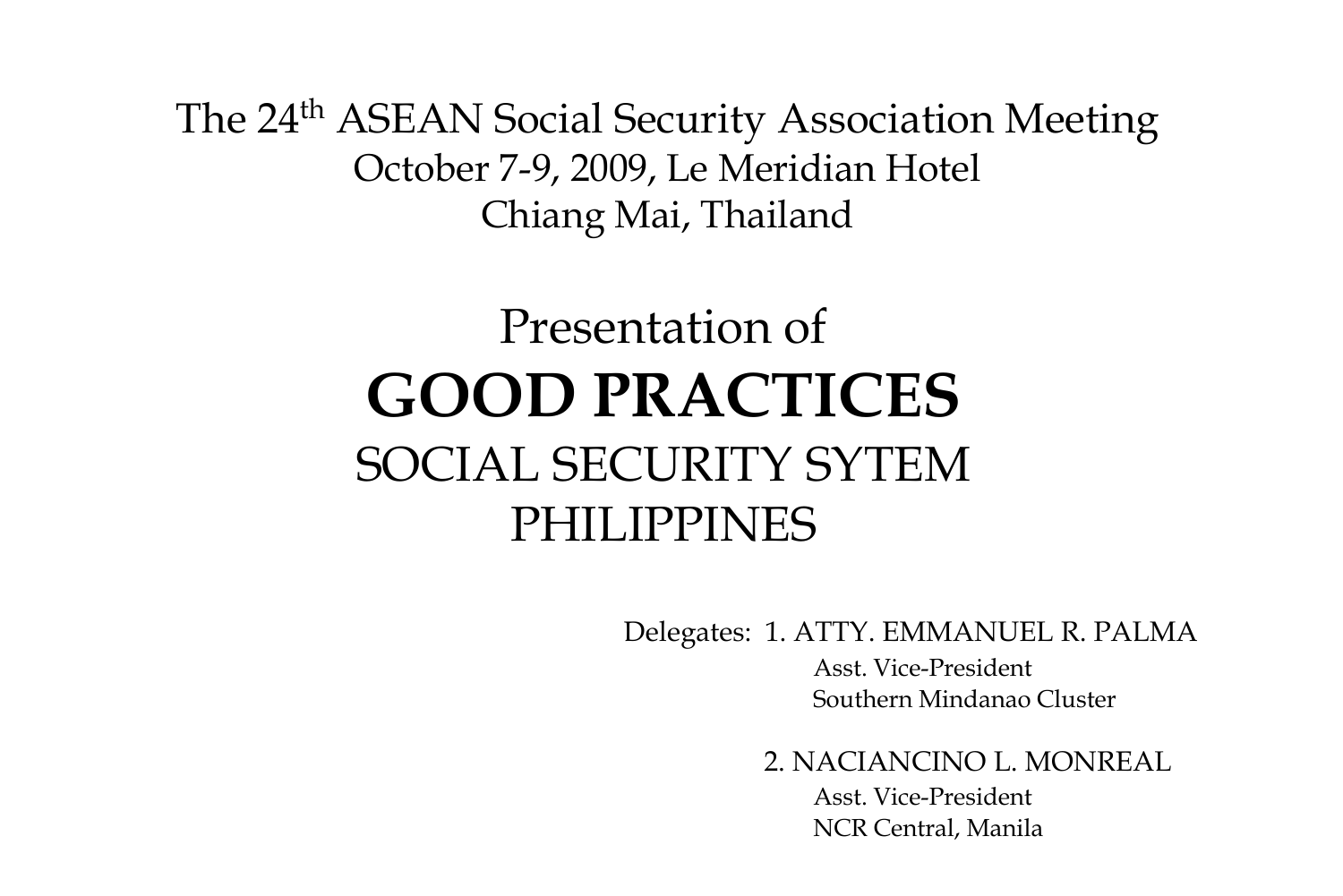

## **SOCIAL SECURITY SYSTEM PHILIPPINES**

Background:

The Philippine Social Security System has just celebrated its 52nd Anniversary on Sept. 1, 2009. It was established and implemented in 1957 under RA No. 1161, better known as the Social Security Act. As of December 31, 2008 the pertinent data relative to its operation are as follows:

| <b>ASSETS</b>      | P233.1 Billion |
|--------------------|----------------|
| <b>LIABILITIES</b> | P 7.5 Billion  |
| <b>RESERVES</b>    | P225.6 Billion |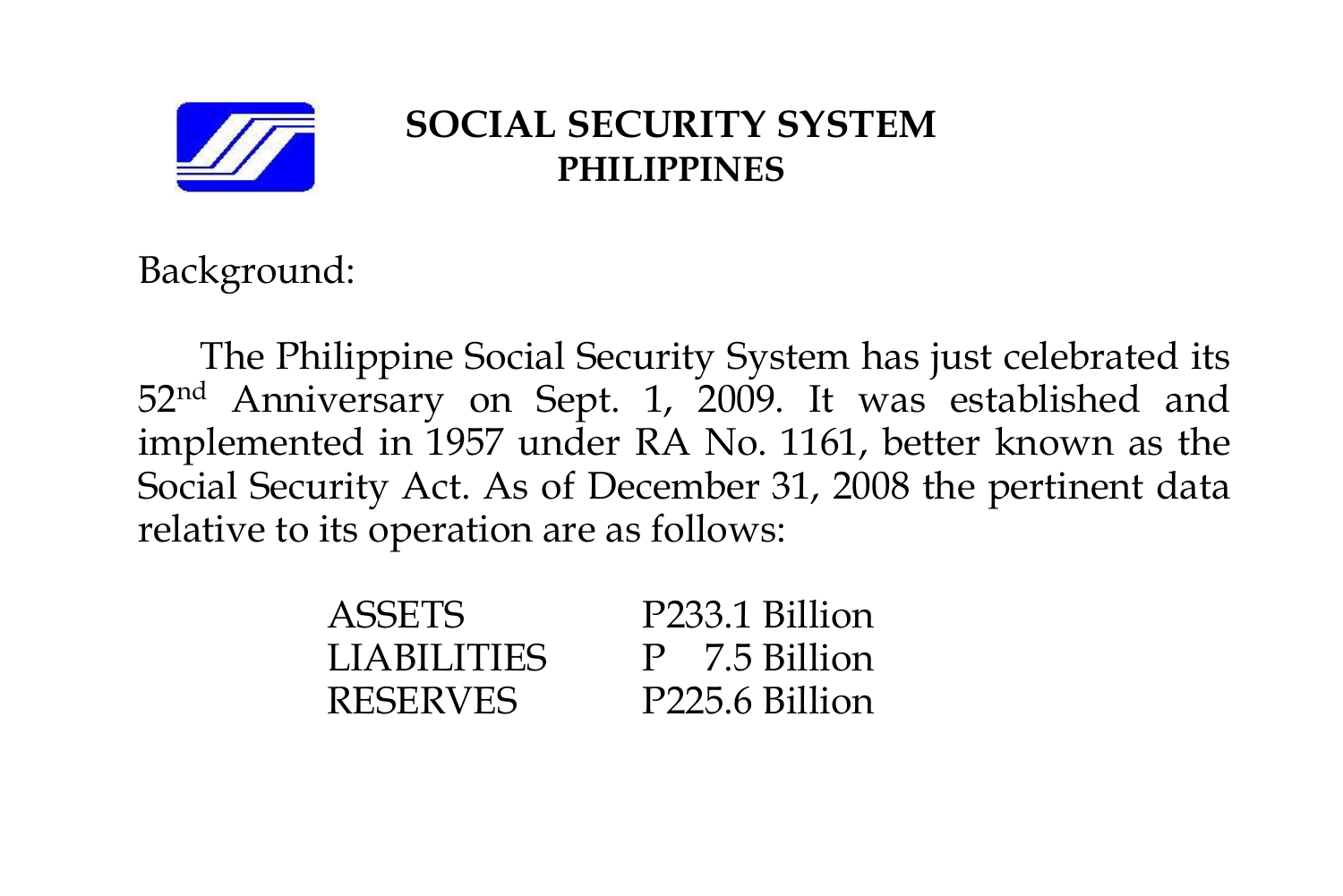cont......

As of June 30, 2009, Philippine Social Security System has the following membership coverage data;

| Employers(ER's)   | 847,381    |
|-------------------|------------|
| Employees(EE's)   | 19,919,603 |
| Self-employed(SE) | 5,383,232  |
| Voluntary(VM)     | 2,632,246  |

Number of SSS Branch Offices, both local and abroad;

| Local |
|-------|
|       |

| <b>Processing Centers</b>     | -26 |
|-------------------------------|-----|
| <b>Receiving Centers</b>      | 120 |
| <b>Representative Offices</b> | 18  |

- 2. Foreign Representative Offices 14
- TOTAL 178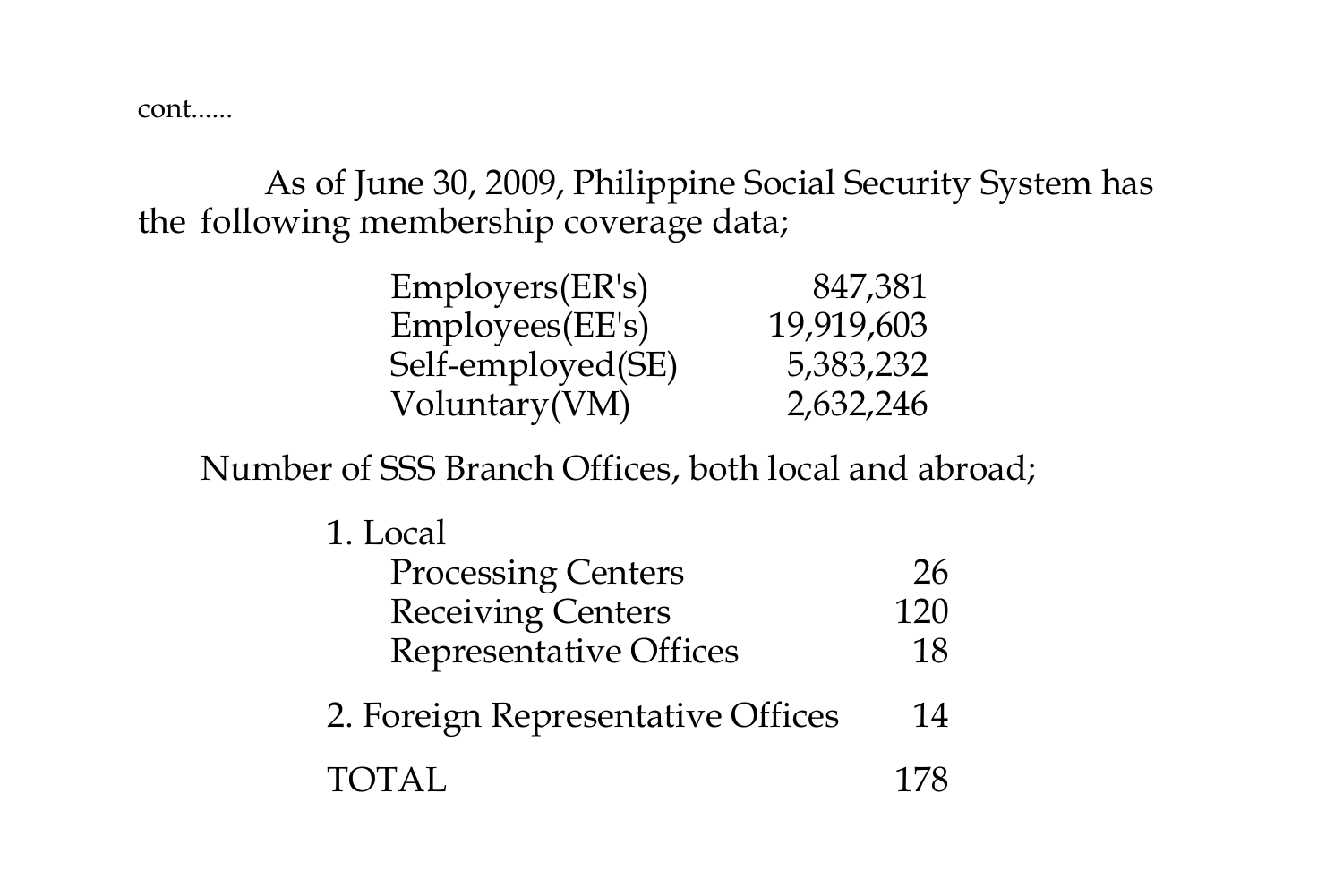

# **SOCIAL SECURITY SYSTEM PHILIPPINES**

**GOOD PRACTICES** under SSS Philippine setting is defined as a learning experience where useful lessons can be drawn to effectively improve operations and delivery of services to its members.

As such this presentation will delve on two (2) priority areas where good practices effectively works for the System, namely:

1. Coverage Compliance and Contribution Collection

2. Quality Service Delivery and Good Governance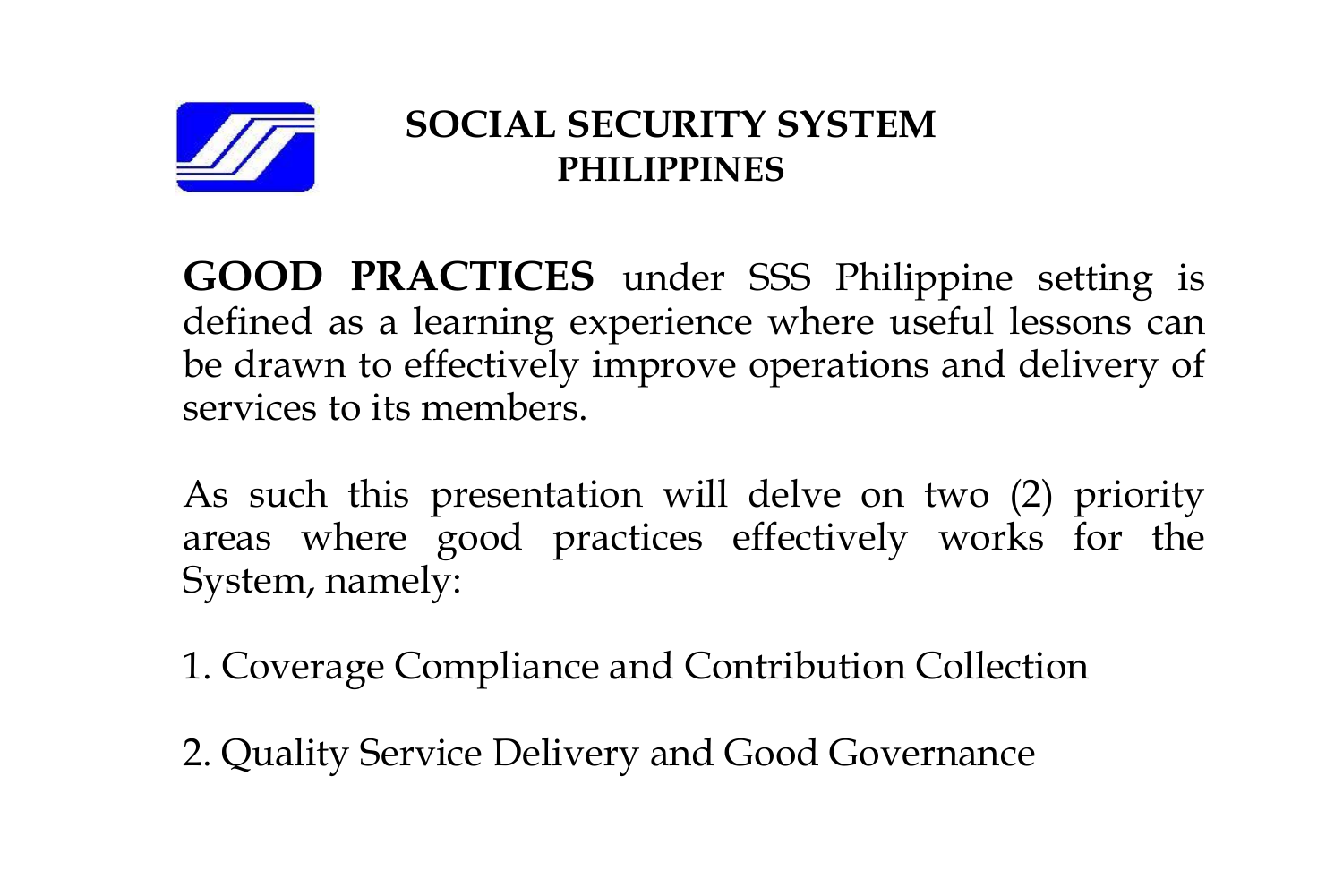#### **Priority Area 1 – Coverage Compliance and Contribution Collection**

#### 1. Accounts Monitoring System (AMS)

Account Officers (AO) are employees of the System who are tasked to monitor coverage compliance and collection of delinquent accounts of employers within a certain area of jurisdiction. He is assigned at least 750-1000 Employer Accounts. To avoid duplication of accounts ownership, the branch jurisdiction policy is implemented and areas of assignment of AOs are clearly defined.

### 2. Implementation of "ART"

- A Automated Records Management System (ARMS)
- R Registration Plates
- T Tellering/Cashiering Facility

3. Information Sharing and Networking with other Government Agencies, like LGU's and other government regulatory bodies.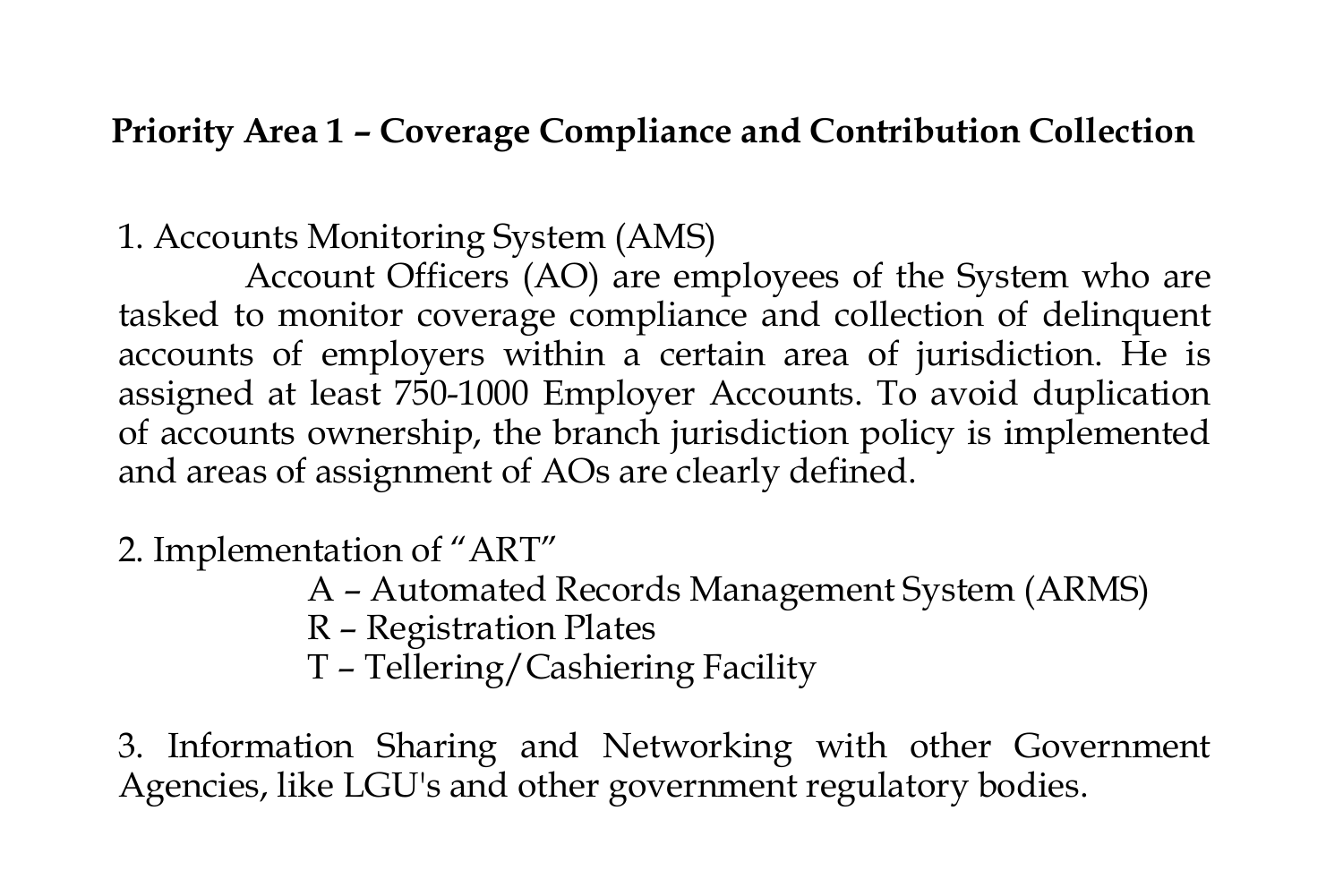cont......

4. Aggressive Media Campaign TV Ads Radio Print Media Texting

5. Linkage and entering into memorandum of agreement/undertaking (MOA/MOU) for the installation of various payment facilities with banks and other private collecting agencies both local and overseas.

6. 24/7 SSS Inquiry System – Interactive Voice Response System (IVRS) Dial 917-7777

7. Reward System and Recognition of Best Account Officers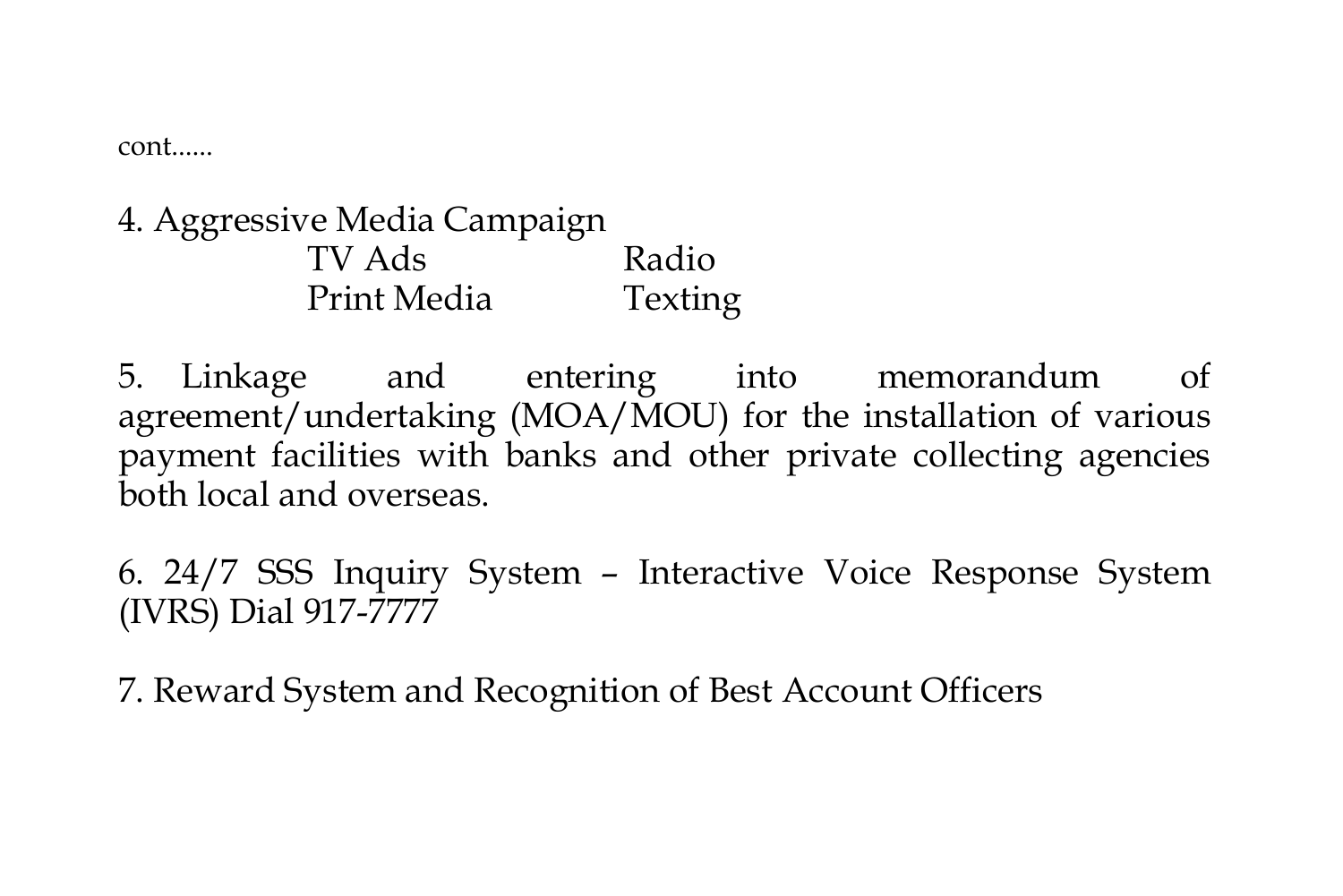#### **Priority Area 2 – Quality Service Delivery and Good Governance**

- 1. "Generalist" Frontline Employees
- 2. Automated Queuing System
- 3. Installation of Self Service Information Terminals
- 4. Appointment System for identified SSS transactions
- 5. Strict adherence to the Anti-Red Tape Act (ARTA) under R.A. 9485
- 6. Reward System and Recognition of Best Member Service Officers